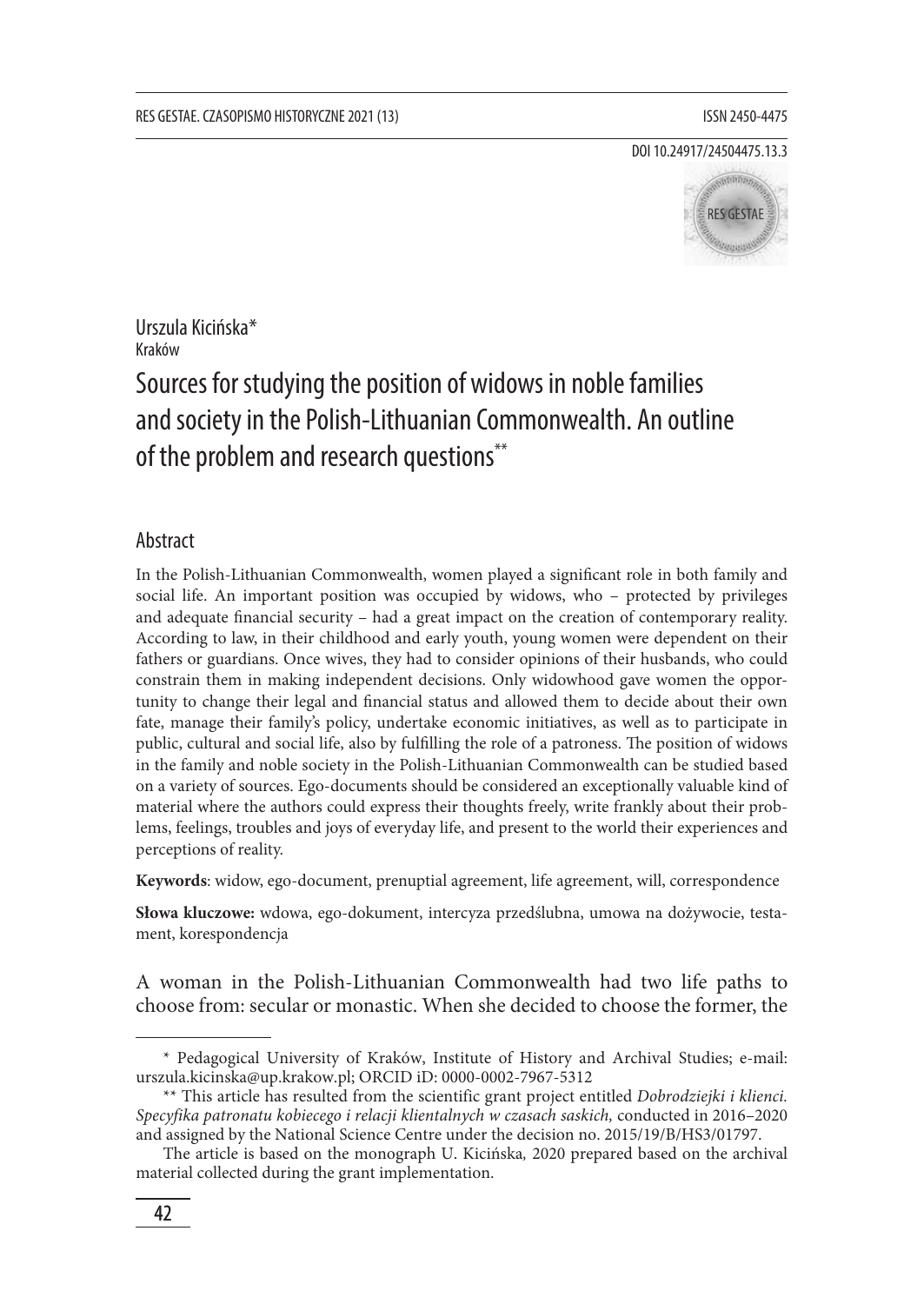contemporary ideal obliged her to find fulfillment as either a chaste maiden, a devoted and faithful wife, a loving mother, or a thrifty and humble widow<sup>1</sup>. Widowhood allowed women to regain almost full financial and legal capacity and meant a change of their social status, allowing them to decide about their own fate, manage the politics of their families, undertake economic initiatives, and participate in public, cultural and social life, also in the role of a patronesses.

The position of a widow in family and society can be analysed based on various sources, but ego-documents deserve particular attention. They are private handwritten texts such as letters, wills, memoirs, prayer books, supplications, *silvae rerum*, and life stories<sup>2</sup>. Their authors express their thoughts straightforwardly and wrote about their problems, feelings, worries, and joys of everyday life. Ego-documents can therefore be used as a source of information to study mentality but can also be considered "a tool tailored for the needs of anthropologised history"3 . A researcher analysing a text in terms of ego-documentation should seek to pay attention to the circumstances of its creation and consider whether it is not limited by a particular convention, for instance special terminology, form, or structure. Thus, the history of Polish-Lithuanian widows can be recounted not only by means of the abovementioned archival materials, but also based on other documents such as prenuptial agreements, life agreements, manifestations related to particular properties, and financial registers. However, it should be clearly emphasized that such documents, which are primarily legal and official in nature, differ from one another, as they stem from different legal systems of the Commonwealth: the law of the Crown, Lithuania, Volhynia; the law applicable to the area of the Royal Prussia, as well as canon law.

# Prenuptial agreements and life agreements

Noble widows took high positions in both their families and the society of the Commonwealth, which was largely determined by their legal and financial freedom. For this reason–as mentioned before–prenuptial agreements, life agreements, complaints, and protestations allow one to learn about these women's lives. These sources provide answers to many important questions: What property rights were women entitled to based on prenuptial agreements? What rules dictated the process of taking over a husband's property by a wife and paying off his debts? Which part of the inheritance went to a widow, to her

<sup>1</sup> U. Kicińska, 2013/4, p. 135; I. Pugacewicz, 2008, p. 247–260.

<sup>&</sup>lt;sup>2</sup> See S. Roszak, 2013, p. 27-42. The author suggests that in different European countries different terms referring to private manuscripts were used: private space writings, self-description, or first person writings. With time, the term "ego-documents" became more and more common. It was coined by a Dutch historian, Jacob (Jacques) Presser. Recently, many source editions of egodocuments have been published. See: J. Rafałowiczówna, 2000; P. Klint, 2008; P. Klint, 2011; J. Dygdała, 2013; U. Augustyniak, 2014; P. Klint, K. Rzemieniecki, J. Węglorz, 2018.

<sup>3</sup> W. Chorążyczewski, A. Rosa, 2015, p. 14. See also S. Roszak, 2012, p. 15–29.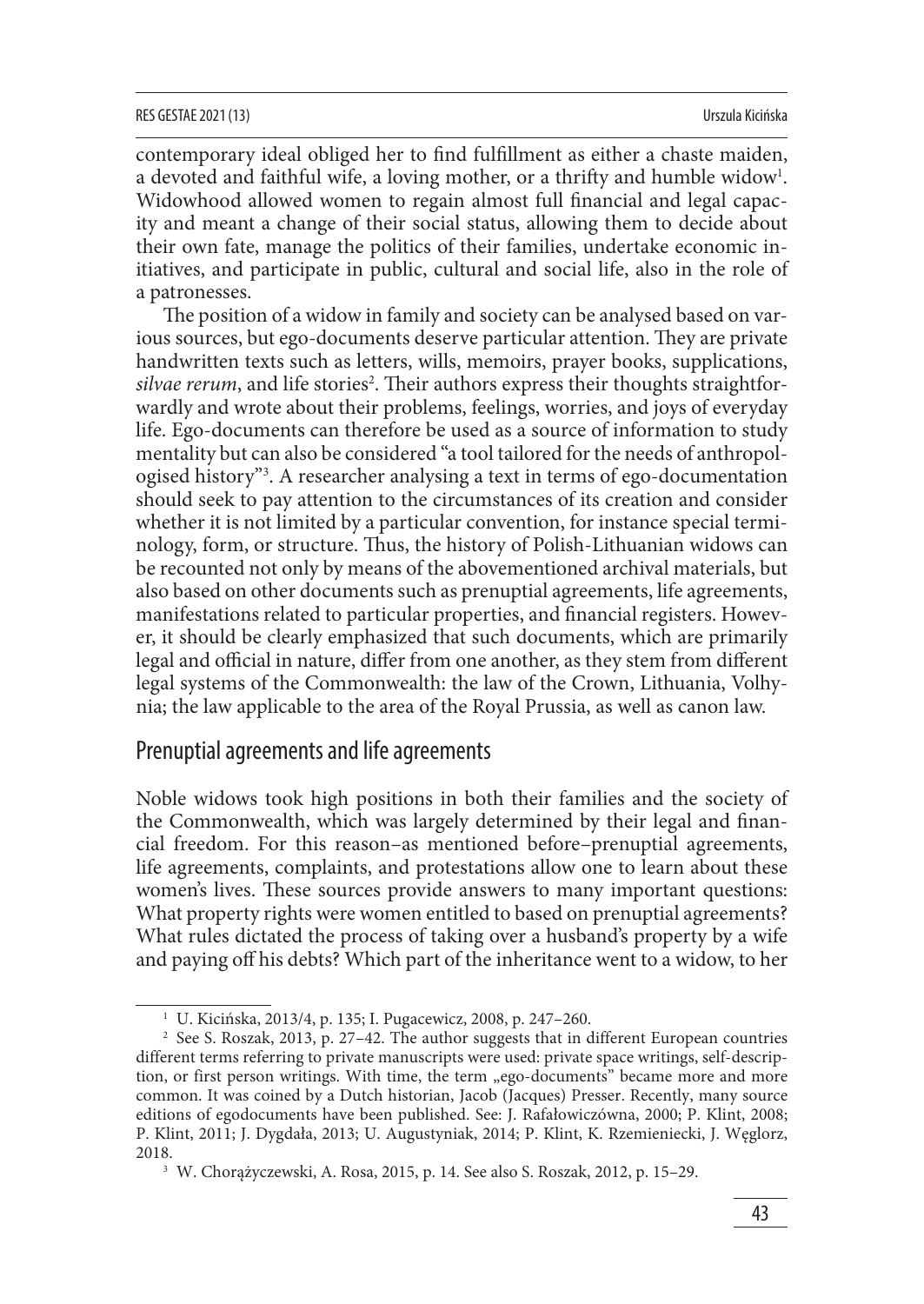children, and to her stepchildren? Did a widow have to dispute with her late husband's family and relatives to keep the property?

These questions arise given that the material status of Polish-Lithuanian noblewomen changed depending on their age and social position. First, as maidens, they were cared for by their fathers or legal guardians. Later, as wives, they were dependent on their husbands, who could constrain their decisions. Only during widowhood were they able to act with legal and financial freedom, which was largely influenced by decisions taken on their betrothal day $^4\!$ . For a widow, her husband's death was a momemt of a symbolic assumption of his place in the family, which, in principle, was associated with crossing the barrier and breaking the limitations resulting from her gender.

The widow's freedom was determined by the amount of dowry (*dos*), which in the seventeenth and eighteenth centuries included money (sometimes also jewellery) constituting an inherited part of her mother's and father's properties. Generally, a dowry was settled on a daughter's wedding day but was also sometimes included in her father's will. The amount of dowry was not determined by law but depended on the wealth and position of a girl's family<sup>5</sup>. In the period under study, middle class nobility (*szlachta*) settled dowries of a dozen or tens of thousands Polish zlotys, whereas amongst magnates the amount was much higher, ranging from tens of thousands to hundreds of thousands of Polish zlotys. Customarily, magnatesses were provided with dowries of about 200,000 or 300,000 Polish zlotys including cash, but usually not more than 100,000 Polish zlotys. A dowry of 500,000 was considered exceptionally large. While there were larger dowries, however, they were extremely rare<sup>6</sup>. In 1674, Anna Franciszka née Gnińska (d. 1704) received a dowry of 200,000 Polish zlotys from her parents, Jan Gniński (d. 1685) and Dorota Jaskólska (d. 1682). In such circumstances, her husband-to-be, Marcin Zdzisław Zamoyski (d. 1689), the deputy pantler of the Płoskirów powiat, in their prenuptial agreement agreed to ensure for his future wife an *oprawa* (insurance) of 100,000 Polish zlotys and another 100,000 Polish zlotys of *przywianek* (dower)7 .

The financial status of a widow was also determined by a *wyprawa* (ex*peditio*), which included items and other movable properties for her private use. This specific kind of dowry, which usually incorporated clothes, jewellery, dinnerware or other objects of everyday use, was listed in separate registers accompanied by information about their value. The *wyprawa* was usually given on the second day after the wedding<sup>8</sup>. A woman's property brought into the marriage was protected by a *wiano*, the amount of money usually equal

<sup>4</sup> Cf. J. Pielas, 2011, p. 173.

<sup>5</sup> Cf. J. Kuchta, 2008, p. 261– 267; K. Sulej, 2011, p. 78; J. Pielas, 2011, p. 173–174; I. Kulesza-Woroniecka, 2002, p. 23; W. Zielecka, 2010, p. 133–142; A. Penkała, 2016, p. 66.

<sup>6</sup> Cf. T. Zielińska, 1989, p. 97–98; B. Popiołek, 2009, p. 136.

<sup>7</sup> Prenuptial agreement of Anna née Gnińska and Marcin Zamoyski, signed in Warsaw on 5 March 1674, the Central Archives of Historical Records (hereinafter: AGAD), the Zamoyski Archives, call no. 455, p. 17–19.

<sup>8</sup> J. Kuchta, 2008, p. 261–267, K. Sulej, 2011, pp. 81–82; M. Lubczyński, 2001, p. 149. See also T. Nowak, 2002, p. 149–157.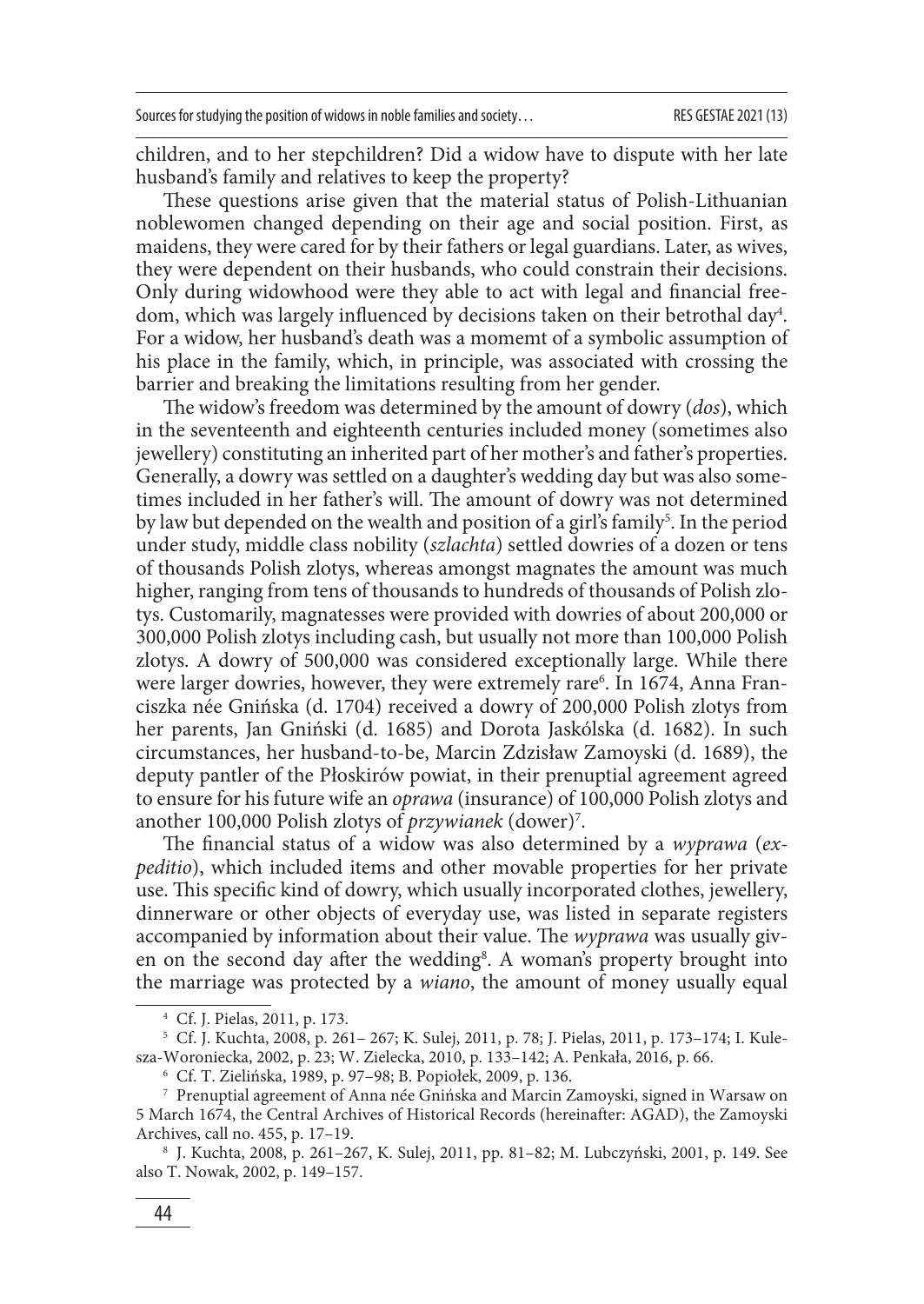#### RES GESTAE 2021 (13) Urszula Kicińska

to the amount of her dowry. In the seventeenth and eighteenth centuries, the so-called *oprawa* was another common practice. It functioned as a security of both *wiano* and dowry and was executed in two ways: a husband pawned his real estate (*modo reformatio*) and assigned a *przywianek* (*dotalitium*) of the same amount. The *oprawa* was a specified sum of money pawned on all movable and immovable assets or their part or without specifying any amount, with its terms and conditions included in a prenuptial agreement<sup>9</sup>. For instance, Jan Romer from Chyszów decided on this kind of contract, and in this way secured his future wife for her potential widowhood. Upon signing the prenuptial agreement with Anna, the daughter of Stanisław Samuel (d. 1679), the master of the hunt of the Podlaski powiat, and Apolinara née Kalinowska from Zakliczyn, Romer secured his future wife's dowry worth of 30,000 Polish zlotys with 60,000 Polish zlotys, which he pawned on his "inherited lands"10. Also, the future of Anna née Tarło (d. 1733), the daughter of Stanisław Tarło (d. 1705), the voivode of Lublin, and Teresa née Dunin-Borkowska (d. 1723), was secured in the same way. On 15 December 1703, "an irrevocable wedding contract" was signed on her behalf with a widower, Franciszek Cetner (d. 1732), the starosta of Kamionka. According to the agreement, the wedding was planned for "the last days of the Shrovetide" of 1704, and the bride was assigned a dowry of 100,000 Polish zlotys, which her parents obliged to pay back within a year. The agreement said that the starosta of Kamionka was obliged to the following: "whatever […] God gives, whether cash, jewellery or silverware of his wife," and he was to pawn that "in recompensam" on his lands and real estates<sup>11</sup>. Another couple, Petronela née Dederkał and Antoni Wyszpolski, the cup bearer of Mozyrz, is worth mentioning here. They signed their prenuptial agreement in August 1722, according to which the lady's dowry was 2,000 Polish zlotys (1,500 zlotys in cash and 500 zlotys in jewellery), which was subsequently pawned by the groom on his lands and real estates, assigning his future wife 4,000 Polish zlotys $12$ .

A life agreement (*advitalitium*) was a special security for the time of widowhood, both for the woman and the man. It included all movable and immovable properties and money in the possession of the young couple on their wedding day, as well as everything they would gain in the future. It was possible to annul a life agreement in case of its abuse or if the heirs were able to prove malpractice. Moreover, *advitalitium* was revoked upon the next marriage of a widow or a widower. This was particularly beneficial for a wife as it meant that in case of her husband's death, she was granted lifetime management of all his properties, including real estate, which oftentimes was the

<sup>9</sup> J. Kuchta, 2008, p. 82; S. Płaza, 1997, p. 243.

<sup>&</sup>lt;sup>10</sup> Prenuptial agreement between Jan Romer and Anna Kalinowska, signed on 25 April 1697, the Stefanyk National Science Library in Lviv (hereinafter: LNNBU). Manuscript Department, collection (fond) 91, the Radzimińscy Archives (hereinafter: ARadzim) ms. 274. Intercyzy, dożywocia i zapisy między małżonkami. 1701–1771, p. 10-10v.

<sup>&</sup>lt;sup>11</sup> The Central State Archives of Ukraine in Lviv, fond 181, op. 2 spr. 2797, p. 3-3v.

<sup>&</sup>lt;sup>12</sup> Prenuptial agreement of Petronela née Dederkał and Antoni Wyszpolski, signed on 16 August 1722, LNNBU, fond 91, ARadzim ms. 274, p. 164-164v.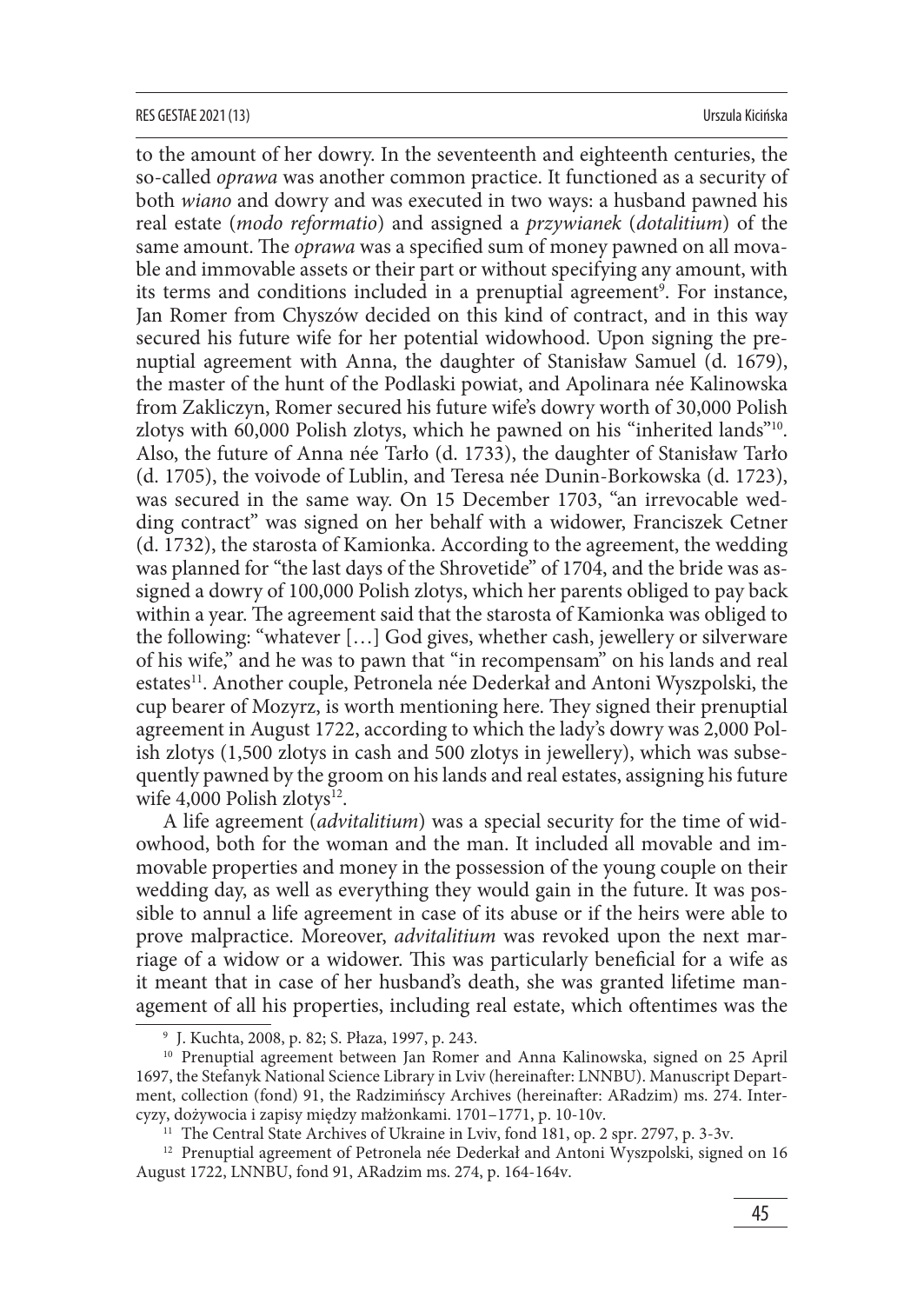reason for many disputes within families, especially those with sons. A Crown land (*królewszczyzna*) was additional security for a widow<sup>13</sup>. It is worthy to note that from the latter half of the seventeenth century, *advitalitium* was drawn up before the second Sunday after the wedding day. Nevertheless, in the eighteenth century, life agreements were signed two to six weeks after the wedding, and at times the signing was prolonged to as late as 12 weeks afterward<sup>14</sup>. For example, in 1704 Jerzy Kazimierz Czerwiński and Teresa née Chołhańska signed their life agreement in Łuck. The document secured the future of both in case of widowhood; the groom stated that should he die first, his wife will take over all his things, both movable and immovable, receive them for "free use" and will be allowed to "use them at her best profit." Similarly, the bride stated that "if God were to call [her–U. K.] into the other world", her widowed husband would have the right to use all movable properties owned by her<sup>15</sup>. Antoni Dembiński (d. 1730), the master of the hunt of Kraków, and Teresa née Lipska, the daughter of the starosta of Sandomierz, decided on a quick signing of their life agreement. They obliged to draw up the document "one week after the wedding at the latest"<sup>16</sup>.

### **Wills**

The financial position of a widow and the family relationships of testators are described in another kind of archival material, namely wills or testaments. In almost each will, a dying husband assigned a certain part of his property, mostly movable, for his wife and indicated a guardian, or guardians, for her and their offspring. As far as wills are concerned, it is worth noting that, at least under the Chełmno law, it was not possible to dispose of real estate with them. Hence, alongside wills, acts called ordination of goods were created. Sometimes they were drawn up together with wills. It was in ordinances that the dying person divided the property, while in wills only sums and movables were divided. In both, it was possible to arrange for childcare. Therefore, the ordination was aimed at preventing the division of family goods, ensuring their inalienability and securing the family's fortune against fragmentation, which could occur if the woman took it over and then entered into another marriage. In addition, movable property (jewels, household utensils, capitals, shares and library collections) as well as immovable property (palaces, manors, arable lands and urban areas with buildings) were understood as the exclusive property of the

<sup>13</sup> Cf. M. Koczerska, 1975, p. 55–63, 157–183; S. Płaza, 1997, p. 245–246; J. Kuchta, 2008, p. 8, p. 261–267; K. Sulej, 2011, p. 83–85; J. Pielas, 2011, p. 174; idem, 2001, p. 127–136; J. Długosz, K. Stasiewicz, 1988, p. 159–163. See also E. Kulik, 2007, p. 47–114; U. Kicińska, 2013, p. 182–200; eadem, 2013(2014), p. 266–283.

<sup>14</sup> Cf. A. Penkała, 2016, p. 118; T. Zielińska, 1989, p. 104.

<sup>&</sup>lt;sup>15</sup> Life agreement between Jerzy Kazimierz Czerwiński and Teresa Czerwińska, signed in Łuck on 1 July 1704, LNNBU, fond 91, ARadzim ms. 274, p. 24-k. 24v.

<sup>&</sup>lt;sup>16</sup> The Ossoliński National Institute Library (hereinafter: BZNiO), the Wodziccy of Kościelniki Archives (hereinafter: AWzK), ms. 11612/III, p. 7–8. See: S. Cynarski and A. Falniowska-Gradowska, 1990, p. 220.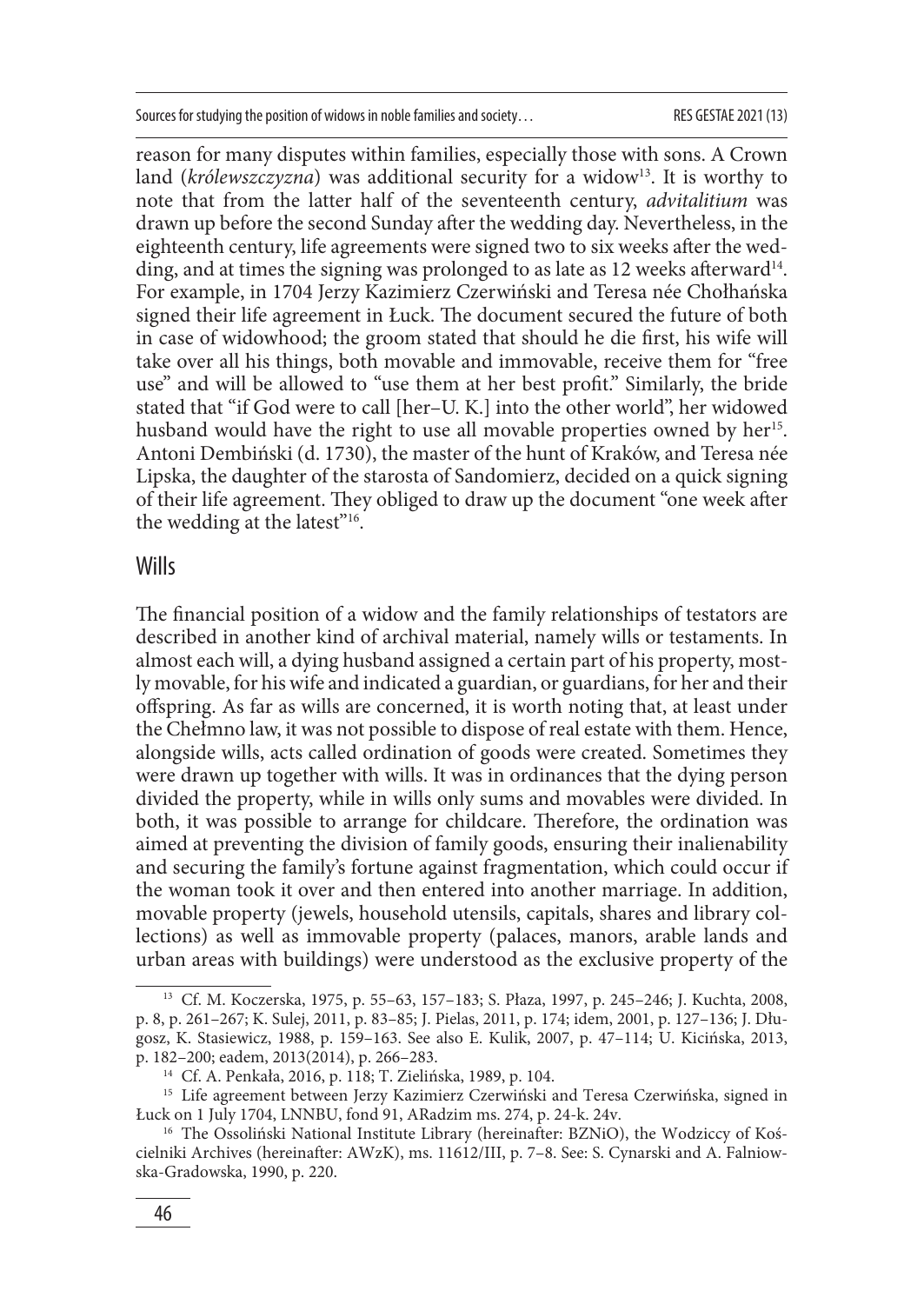ordinate, and not as a substitution of the family<sup>17</sup>. These documents allow one to find answers to the following key questions: What exactly was left for a widow, other members of the family, and serving staff? Was any offspring disinherited and if yes, why? What was the financial status of a woman reaching the last stage of her life?

Property inheritance by children as well as family relationships are particularly interesting aspects of the topic that can be discovered by reading wills, which gave the dying person the last possibility to speak publicly about their family. Especially noteworthy are the situations where sons or daughters committed shameful behaviour towards their parents, which resulted in their disinheritance and deprivation of a possibility to take care of their widowed mother and fatherless siblings. This happened in Andrzej Skarszewski's (d. 1687/94) family. In 1678, while writing his last will, he mentioned all the misbehaviours of his son Krzysztof (d. 1717/19). In this way, he wanted to protect his wife and his other children in the future. The testator pointed out that his son, born of his marriage to Zofia née Szczodrowska, not only abused his parents but also squandered about 9,000 Polish zlotys, which he had received from them, burdening "the unfortunate parents" with continuous "crimes and insufferable grudges". Hence, the dying father clearly indicated that after his death, Krzysztof was to take care neither of his mother nor his younger siblings. It appears that the father's opinion of his firstborn was very low, given his own words that the boy was "a bad and malevolent man with this cunning and treacherous head of his"18.

One of the purposes of a will was to settle debts between spouses. To that end, the document included information on securing a widow with a life agreement. This was the idea of Piotr Wodzicki from Granów (d. 1770), the deputy cupbearer of Kraków, who indicated in his will that his wife, Konstancja from Dębno (d. 1784), "should use the lands and estates of Złota and Porębka [settled–U. K.] according to the life agreement"19. Sometimes, a widow could not take anything allowed to her in the life agreement since everything had been squandered by her irresponsible husband. Such tragic fate fell upon Marianna from Rozwadów (d. 1708), the wife of Mikołaj Siciński from Sitno (d. 1700), the standard bearer of Parnawa. In her testament, the widow complained that her husband had left her 40,000 Polish zlotys of *advitalitium* in his will, but she had no proof that he had squandered it all since "all munimenta and documents were burned during the Swedish incursion"20.

Wills are an excellent source that allows one to track the fate and responsibilities of wives after their husbands' death. These documents include

<sup>17</sup> T. Zielińska, 1977, p. 17.

<sup>&</sup>lt;sup>18</sup> The last will of Andrzej Skarszewski written on 26 June 1678, [in:] P. Klint, 2015, p. 50–51.

<sup>&</sup>lt;sup>19</sup> The last will of Piotr Wodzicki of Granów, the deputy cupbearer of Kraków, written in 1770, BZNiO, AWzK, call no. 11612/III, p. 29.

<sup>20</sup> The last will of Marianna Sicińska of Rozwadów, the wife of the standard bearer of Parnawa, the Central State Historical Archives of Ukraine in Kyiv, fond 747, op. 1, no. 4a, p. 2.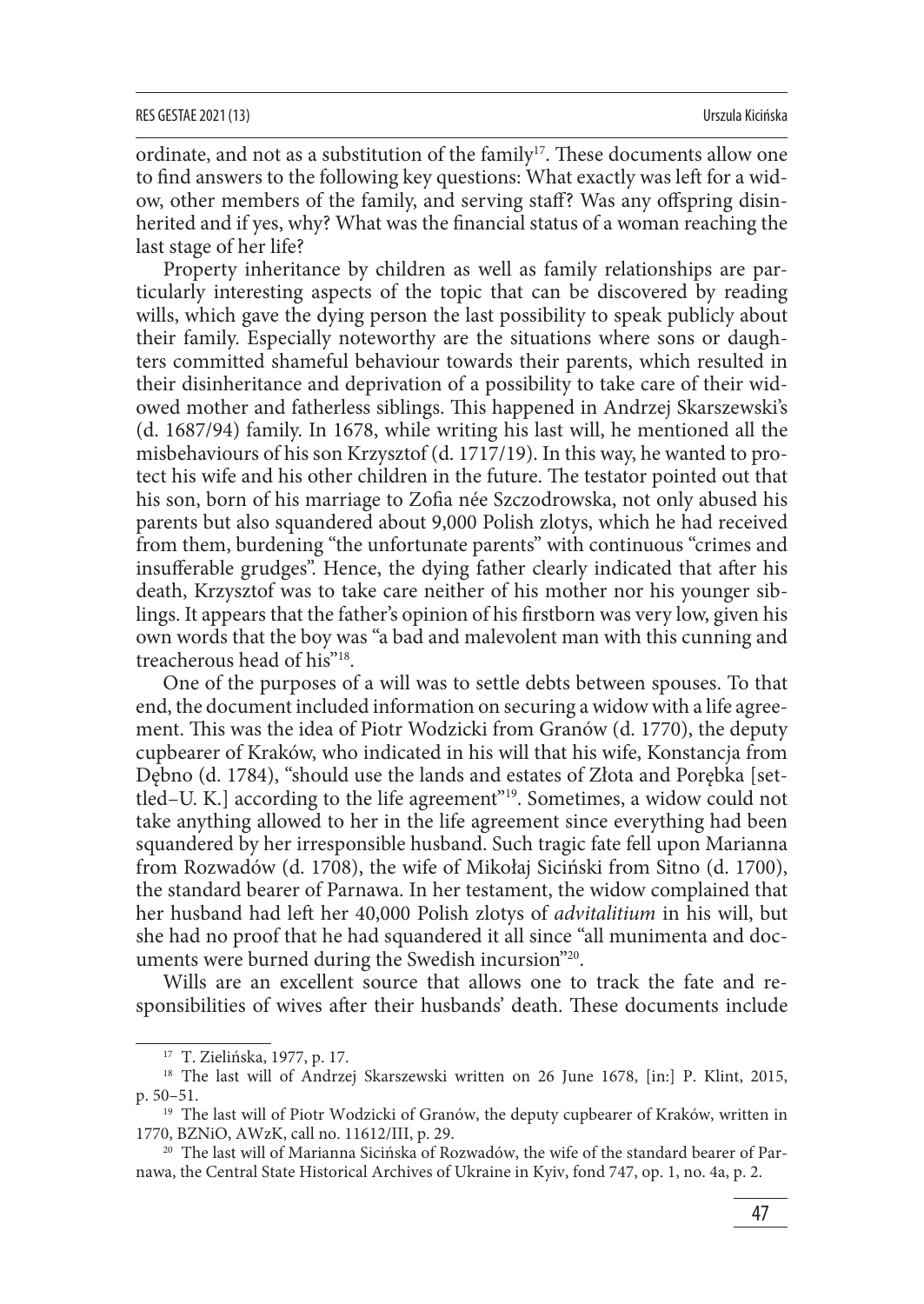information not only about the locations and ways of organising burials but also about the care to be provided for the orphaned children, their upbringing, education and financial future through a good and efficient property management. In 1765, the aforementioned Konstancja Wodzicka from Dębno was given orders for childcare. Her husband Piotr indicated in his will that his wife had to "give the children the best education, which they will need for the greater glory of God and their proper full consolation." Moreover, the dying husband pointed out that one of his sons, Jan Kanty, should be "individually" taken care of as he had joined the clergy and, as his father thought, "with the grace of God, he can be an ornament and help" to their family. In addition, Konstancja Wodzicka was, according to her husband's will, to take care of the education of their sons and pay 100 red zlotys to their daughter, who was a nun of the Order of the Holy Sacrament and, as the dying father mentioned, "never has she created any opportunity for aversion towards her." Additionally, the widow was to take care of the husband's clothes and "jewellery and silverware, both table credenza and cast, which […] she should include in a personal register and keep for the children or divide amongst them so that nobody shall suffer any harm in this respect"<sup>21</sup>.

In the case of especially Catholic women, wills also allow one to take a closer look at the piety and spiritual culture of noble widows due to their private nature and elements that allow one to understand the authors' beliefs and participation in the church community, including membership in religious sisterhoods, supporting church institutions or practicing compassion. There are other documents supplementary to these sources, especially with regards to religious and charity initiatives undertaken by women. They include preserved foundation records, sales registers, disclaimers of certain properties, inventories of private and monastic movable properties, powers of attorney, contracts, and settlement agreements. Noteworthy is the fact that these archival materials describe most extensively the direct support provided by widows to selected congregations, which was usually reflected in the foundation acts of chosen monasteries or church institutions. Hence, the analysis of these archival materials allows one to find answers to the following other important questions: Did religion, faith and teachings of the Catholic Church stemming from the Council of Trent exert any substantial influence on the mentality and religious attitudes of widows? Did the group of women under study, given their position, approach the issue of religious values individuals? Can the increased number of religious practices and pious foundations be a real indicator of actual religiosity of women, or rather a manifestation of a desired role model created by the Church and society? Obviously, these elements cannot be considered in the same way in the context of every religion. One should remember the differences in piety between Catholics, Protestants and the Orthodox.

The analysis of wills, which apart from their legal nature are also parenetic sources, demonstrates that widows were persistent in their faith, worshipped

<sup>21</sup> The last will of Piotr Wodzicki of Granów …, p. 29–30.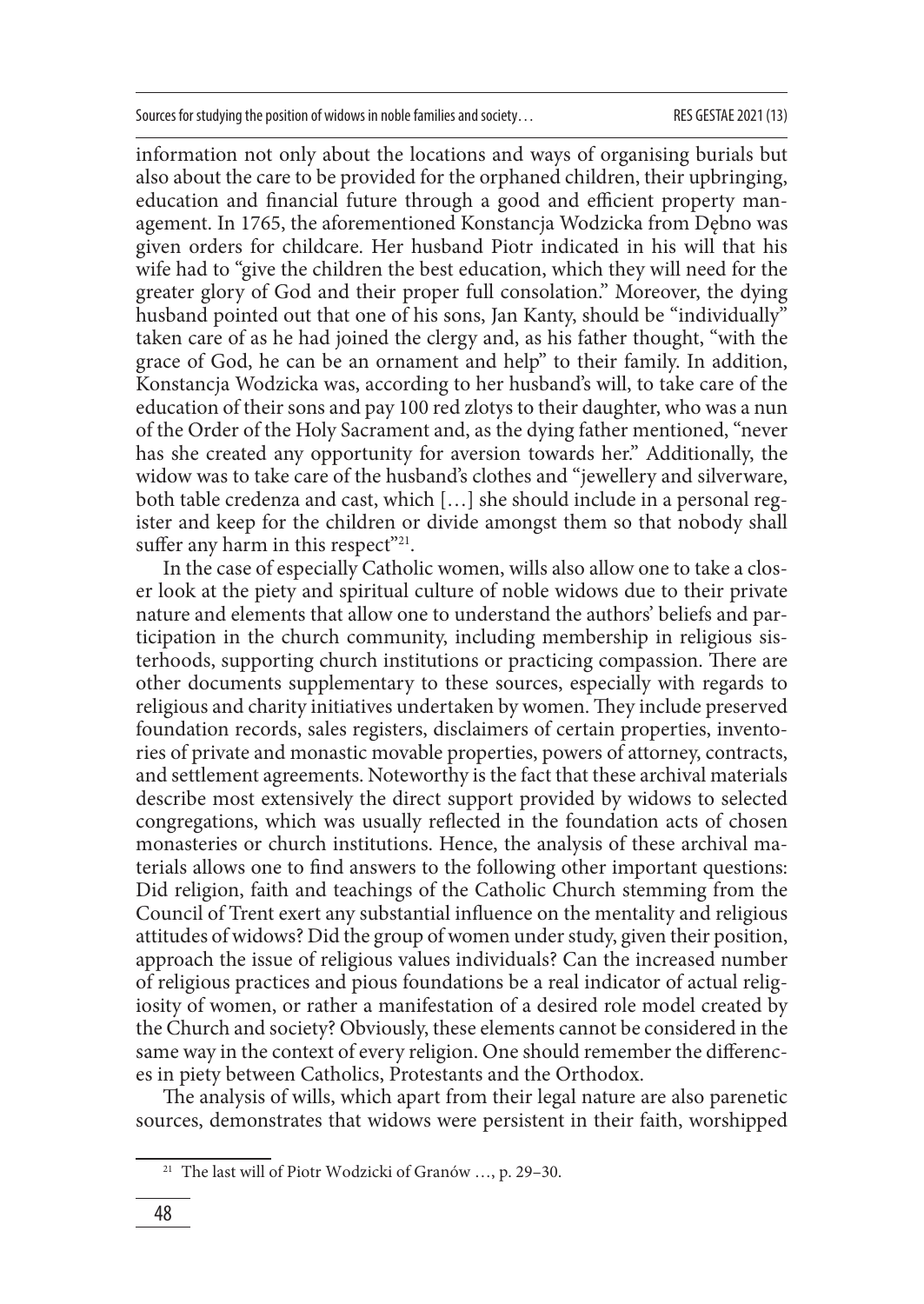#### RES GESTAE 2021 (13) Urszula Kicińska

God, Mary, Jesus and patron saints, participated in religious services and pilgrimages, belonged to religious sisterhoods, followed the ten commandments, and introduced different ascetic practices (mortification, fasting, self-discipline) into their lives. This religious fervour of widows can be explained by the fact that "the suffering after losing a loved one  $[...]$  required a spiritual foundation, [and] religion and  $[...]$  [pious activities–U. K.] allowed them to fill their world again and find the motivation [and–U. K.] the basis for further action $"^{22}$ . Moreover, by following such actions, widows prepared themselves for a good death and oftentimes asked to be buried next to their husbands. Such was the wish of Katarzyna née Bojanowska, the wife of the late Wojciech Radowicki. In 1685, she requested "to have her body buried, awaiting the Last Judgement Day [...], in the grave next to [her–U. K.] husband [...] at the Bernardines in Kościan"23. Anna née Kunińska (d. 1689/90), the wife of Jan Łącki and later of Krzysztof Marszewski, had a similar wish. In 1689, she implored to have her "sinful body" buried next to that of her second husband at a Jesuit church in Poznań, where "[her–U. K.] late husband [...], God rest his soul, lies." The funeral, in accordance with the last wish of the *moribundus*, was to be prepared "with no secular splendour"<sup>24</sup>. Also, she requested to have "estimated" and sell "the bowl and the silver and gold-plated ewer", and spend half of the money on masses for her soul and the other half on masses for her husband's soul. At times, it happened that pious widows, who were members of religious confraternities, declared their wish to be buried in a mass grave of the sisterhood they belonged to. Such was the dying wish of Anna Eufemia Denhoff (d. 1663), the wife of the starosta of Wieluń. She asked to be buried in "a gray woolen" tunic "of saint Francis […] and his belt" for, as she pointed out, she belonged to his sisterhood. Additionally, the dying woman requested to be accompanied with a scapular of the Blessed Virgin Mary and a rosary25.

# **Correspondence**

As mentioned above, already on their wedding day the law gave security to women in case of potential widowhood. Thus, they were properly financially prepared for this occasion well in advance. However, psychologically, mentally and emotionally, this looked far worse, as we can learn from letters sent by women after their husbands' death. In their epistles, the mourning ladies expressed their regrets, worries and fears of living alone, as well as their looming helplessness and loneliness. Correspondence is an excellent source portraying relationships within families, with the assumption, however, that love, respect

<sup>22</sup> A. Jakuboszczak, 2010, p. 266.

<sup>&</sup>lt;sup>23</sup> See the last will of the widow Katarzyna née Bojanowska, the wife of the late Wojciech Radowicki, 3 December 1685, [in:] P. Klint, 2015, p. 168.

<sup>24</sup> See the last will of the widow Anna née Kunińska, *primo voto* Łącka, *secundo voto* Marszewska, 5 March 1689, [in:] P. Klint, 2015, p. 234.

<sup>&</sup>lt;sup>25</sup> The last will of Anna Eufemia Denhoff, signed in Kruszyna on 18 October 1654, AGAD, the Radziwiłł Archives (hereinafter: AR) XI, call no. 104, p. 27.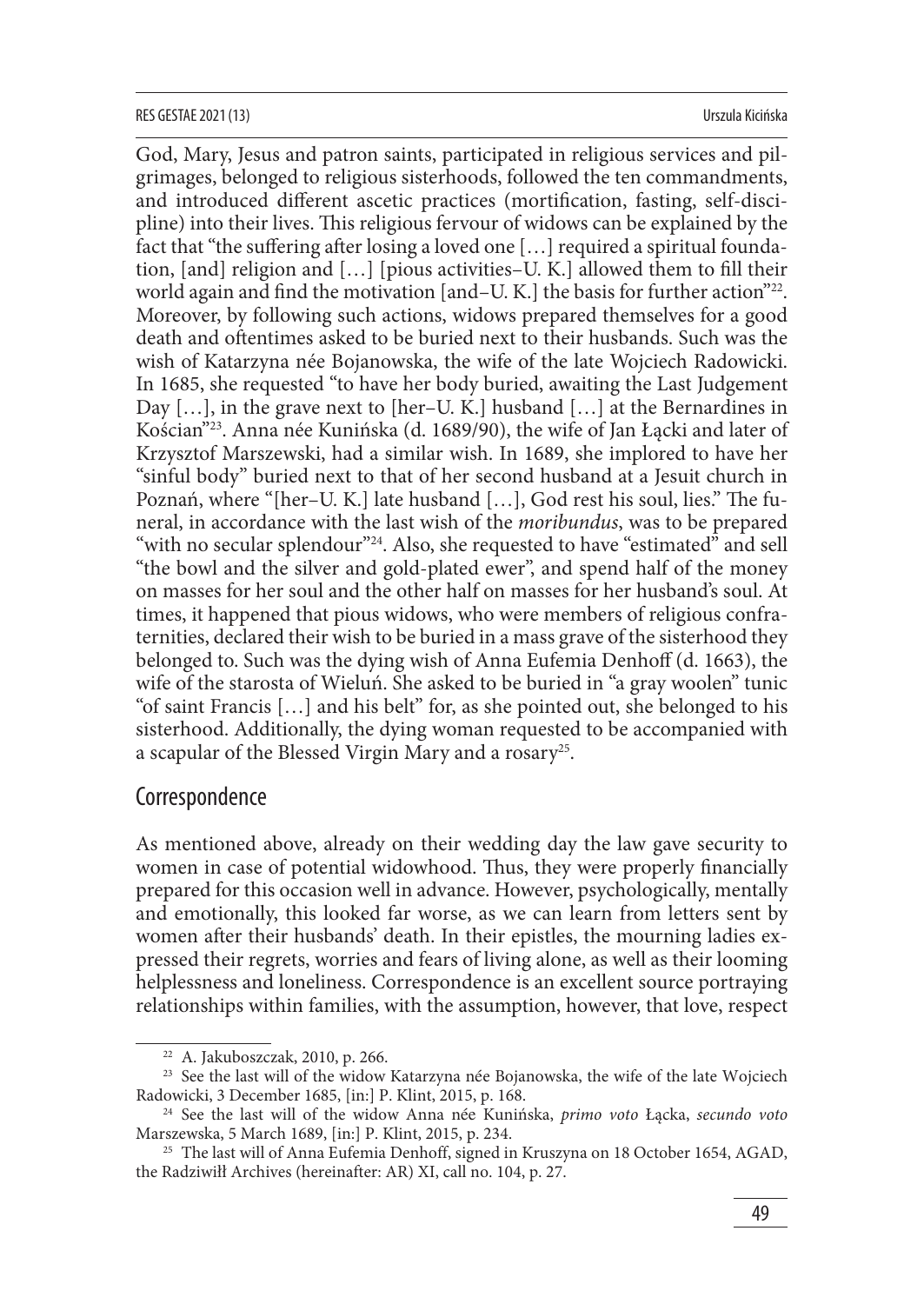and other feelings (sometimes a tad colder) which the spouses had for each other translated to commemoration after one of them died. For the most part, letters present the way the spouses addressed each other, expressed their love and intimacy, behaved towards their offspring and stepchildren–they also reveal the children's attitude towards their parents and stepparents–and fought for or negotiated the management of their households and all family lands, real estate and other properties. In addition, letters give answers to some more complex questions, which can be considered crucial in the context of a widowed woman: How did a widow behave after her husband's death? How did she express her grief after his passing away? Did she share her grief with other people? How did she cope with preparations of the funeral? How was she consoled by received letters of condolences? How did she deal with the trauma suffered after her husband's demise? How did she (if ever) cope with her mourning?

For a woman, the reality that followed losing her husband often became extremely harsh, especially when the death happened unexpectedly. Traumatic feelings after her husband's demise ripped apart Teofila Ludwika née Zasławska-Ostrogska *secundo voto* Lubomirska (d. 1709), the wife of the grand marshal of the Crown. Her first husband was Dymitr Jerzy Wiśniowiecki, the castellan of Kraków, who died on 28 July 1682 in Lublin. After his death, Teofila Ludwika wrote to Wacław Leszczyński, the Podlaski voivode, words full of grief, "heavy hand of God touched me, when it took away the only consolation of my heart and my life, and left sorrow, worries and troubles in its stead"26. Another lady, Anna Dolska née Chodorowska *primo voto* Wiśniowiecka (d. 1711), complained about an extremely grim fate as "God brought […] deep grief and loneliness due to my husband's leaving this world." She wrote about this one day after the death of her second husband, Jan Karol, the grand marshal of Lithuania, to her protector, Karol Stanisław Radziwiłł (d. 1719)<sup>27</sup>.

Moreover, letters served as a specific kind of supplication, where-as indicated by Bożena Popiołek–"heaps of elaborate ceremonial and empty words hid real goals and hopes of both interconnected sides"<sup>28</sup>. In such epistles, the supplicating side–a client (secular or clerical)–took on a servile position towards the addressee characterised by exaggerated kindness and sublime titles. This type of behaviour was applied mainly towards those women (wives and widows) whose husbands occupied high offices in the country. The pleading counted on favour and care provided by magnatesses, who were supposed to influence their husbands in dealing with certain matters or nudge the cogs of their contacts-and-ties machine by themselves. For this reason, this kind of material is extremely helpful mainly in tracing patronage relationships and analysing the importance of widows acting as entertainers and caretakers of

<sup>26</sup> Teofila Ludwika Lubomirska née Zasławska-Ostrogska *primo voto* Wiśniowiecka to Wacław Leszczyński, the Kórnik Library of the Polish Academy of Science, call no. 1944/c, Jaworowo, 22 August 1682, p. 14.

<sup>27</sup> Anna Dolska née Chodorowska *primo voto* Wiśniowiecka to Karol Stanisław Radziwiłł, AGAD, AR V, call no. 3129, Karolin 30 April 1695, p. 1.

<sup>28</sup> B. Popiołek, 2011, p. 155; eadem, 2018, p. 207.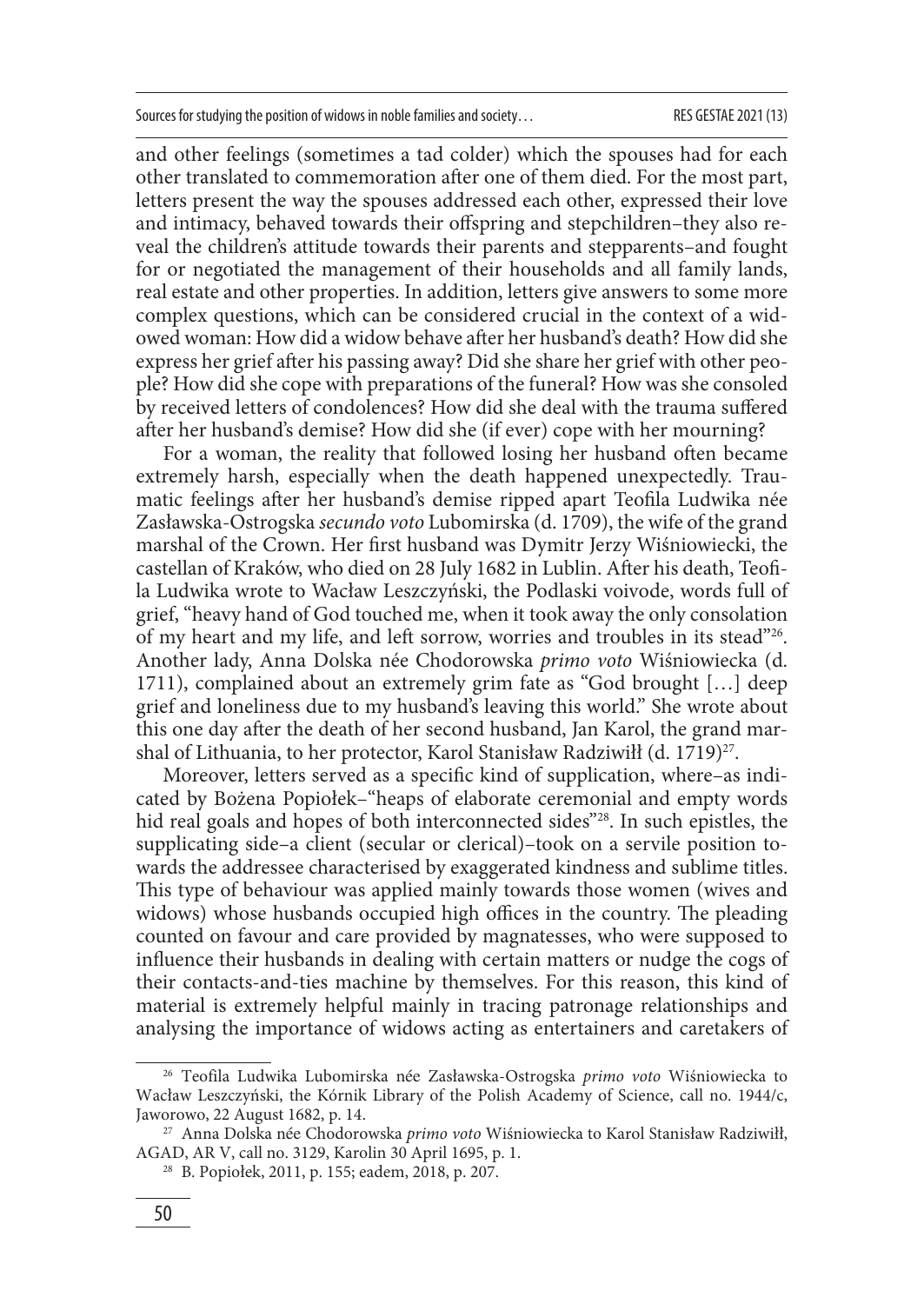#### RES GESTAE 2021 (13) Urszula Kicińska

the social life in the Polish-Lithuanian Commonwealth. In this type of correspondence, one can find answers to some more interesting questions: What did cliental ties between people from the same and different social circles look like? What were the usual supplications? What was the way of expressing respect towards a benefactor or benefactress? How long did the care take–did it finish with the death of a patron or patroness, or was it perhaps continued by a widow or widower? Did widowed wealthy noblewomen and magnatesses also have patrons whose favours they sought to gain? The analysis of the epistolographic material indicates that, although a woman–whether a magnatess or a poorer noblewoman–entered widowhood, each of them tried to maintain a good relationship with their patrons, established when their husbands were still alive. One letter, written by Anna Katarzyna née Sanguszko (d. 1747), the wife of the grand chancellor of Lithuania, is a good example of such behaviour. Only two days after the death of her husband, Karol Stanisław Radziwiłł (d. 2 August 1719), she wrote to Józef Wandalin Mniszech (d. 1747), the grand marshal of the Crown, asking him for further care, complaining at the same time that "grand sorrow, caused by the fatal end of my Husband's life […], has happened not only to me but also immersed my whole orphaned Home in the currents of abundant tears"29.

The position of widows in families and the society of the Commonwealth can also be studied based on economic letters, which constitute excellent material for the analysis of their public and economic activities, especially the way of managing their family property. Some of these document the cooperation between a landlady and her staff-folwark officials, leaseholders, tenants and merchants–which demonstrates all sorts of economic endeavours undertaken by widows. Moreover, such letters allow one to pose the following additional questions: What did the entrepreneurship and thriftiness of Polish-Lithuanian noble widows look like? Did any branch of the economy (agriculture, industry, trade) generate greater interest among women? What attitude did landladies have towards their administrators, counterparties and subordinates? What kind of goods were sold and bought by landladies?

There are many widows who were excellent managers of their lands and real estate and were considered entertainers of contemporary cultural and social life. Powerful magnatesses included Anna Franciszka Zamoyska née Gnińska (d. 1704), the wife of the Grand treasurer of the Crown; Elżbieta Sieniawska née Lubomirska (d. 1729), the wife of the castellan of Kraków; Anna Katarzyna Radziwiłł née Sanguszko (d. 1746), the wife of the Grand chancellor of Lithuania; Barbara Urszula Sanguszko née Dunin (d. 1791), the wife of the marshal of Lithuania; Anna Paulina Jabłonowska née Sapieha (d. 1800), the wife of the voivode of Bracław (she was also the manager of Kock and Siemiatycze and the author of *General Laws for Lands of My Administrators*, written in 1785<sup>30</sup>);

<sup>29</sup> Anna Katarzyna Radziwiłł née Sanguszko to Józef Wandalin Mniszech, BZNiO, call no. 2663/II, Biała, 4 August 1719, p. 1.

<sup>30</sup> See Anna Paulina Jabłonowska née Sapieha, *Ustawy powszechne dla dóbr moich rządców. W drukarni pokojowej siemiatyckiej roku 1784*, AGAD S.D. II 1496. See also G. Perczyńska,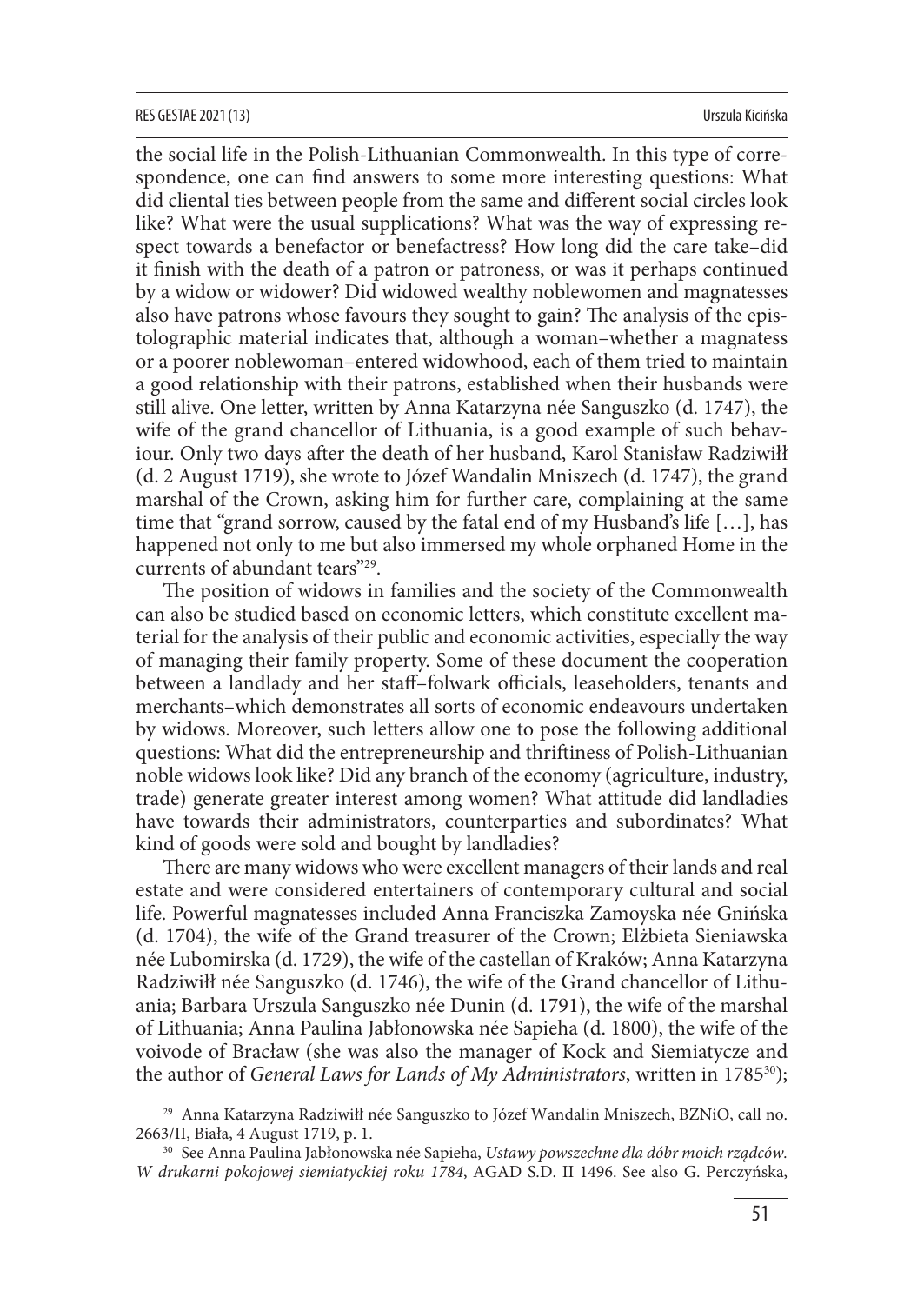and originating from poorer nobility, Katarzyna Polanowska, the wife of the hunter of Bełżec; to only name a few. In 1744-1785, Katarzyna Polanowska ran an economic journal that included a detailed and very interesting register of livestock and objects of everyday use, necessary for proper and everyday functioning of her farm<sup>31</sup>. Konstancja Denhoff née Słuszko (d. 1723) is another example of a prominent patroness and excellent manager. Her first husband Władysław died in 1683, and her second husband, Władysław's cousin and the voivode of Malbork, passed away in 1693. Konstancja received letters of economic nature from Antoni Bieniakowski, one of the administrators of her estates, who was also responsible for purchasing all kinds of goods for her. Oftentimes, however, he had problems with delivering them due to difficult weather conditions. Such situation occurred in February 1713, when "great ice" and "shameful blockages," which "appeared thickly," resulted in his "great misfortune […] [and he could not–U. K.] cross the land" and worried that he would not deliver the goods on time<sup>32</sup>. Konstancja Denhoff née Słuszko also received many letters of supplications. In one of such epistles, her subordinates, devastated and ruined by a flood, pleaded the patroness to "look at them with her merciful eyes and [...] embrace [them–U. K.], the poor and miserable, with her wings of grace." Due to bad weather conditions, they could not gather enough crops and had problems with paying 3,000 Polish zlotys of rent. They pleaded for Konstancia's understanding and mercy, since due to the flood and losing the crops (mainly winter grain) and vegetables, they suffered great poverty and famine: "every other man has no bread at his home"33.

# **Conclusion**

In summary, in the Polish-Lithuanian Commonwealth widowed noblewomen with adequate legal and financial security and specific character traits consciously abandoned the idea of remarrying and focused on taking care of their own business by raising and educating their children, expanding their family property, and patronizing charity ventures. For this reason alone, the topic of widows and widowhood is an important and interesting one for research. Nevertheless, to understand it properly–mainly in legal, financial and mentality terms–it is necessary to select an appropriate category of sources. This article, however, covers only a tiny fraction of the subject. We can certainly categorise the archival materials used here as personal sources of an ego-documentary

<sup>2009,</sup> p. 43–44; Ł. Charewiczowa, 2002, p. 30. See also W. Karkucińska, 2000; U. Kicińska, 2015, p. 293–305; eadem, 2016, p. 44–56; eadem, 2016, p. 61–74; eadem, 2018, p. 253–267; eadem, 2015, p. 279–290.

<sup>31</sup> *Książka, czyli konnotata różnych domowych interesów jako to zapłaty i odzienia czeladzi dworskiej i inne rzeczy gospodarskie dla pamięci dnia 23 Aprilis 1744 do zażywania W. J. M. Pani Katarzyny Polanowskiej, łowczyni bełskiej sprawiona*, BZNiO call no. 7928/1.

<sup>&</sup>lt;sup>32</sup> Antoni Bieniakowski to Konstancja Denhoff née Słuszko, the Princes Czartoryski Library (hereinafter: BCz) call no. 5763, p. l. 27 February 1713, p. 235–236; idem to eadem, BCz, call no. 5763, p. l. 25 July 1714, p. 247.

<sup>33</sup> BCz ms. 11519, n. pag.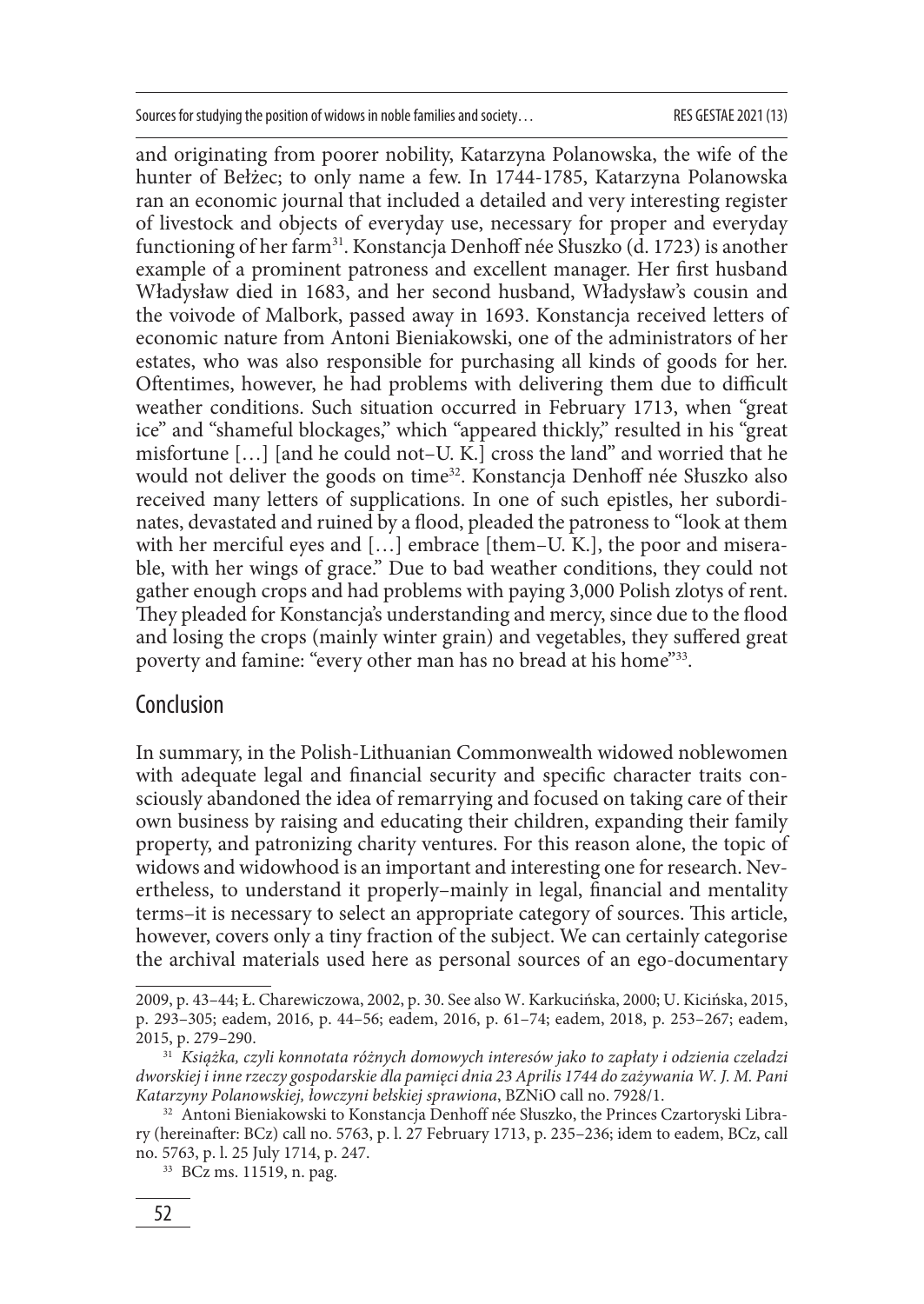nature, as they not only reflect the personal interests and emotions of their authors but also show their experiences as well as preceptions and creations of reality.

# Bibliography

### Manuscripts

Central Archives of Historical Records (AGAD)

Zamoyski Archives, call no. 455

Radziwiłł Archives, V, call no. 3129

Radziwiłł Archives, XI, call no. 104

Central State Historical Archives of Ukraine in Ky**iv:** fond 747, op. 1, no. 4a, p. 2.

Kórnik Library of the Polish Academy of Sciences: call no. 1944/c

National Science Library in Lviv (LNNBU)

Manuscript Department, collection (fond) 91, Radzimińscy Archives (hereinafter: ARadzim) ms. 274. Intercyzy, dożywocia i zapisy między małżonkami. 1701–1771.

fond 181, op. 2 spr. 2797.

fond 91, ARadzim ms. 274

Ossoliński National Institute Library (BZNiO):

Wodziccy of Kościelniki Archives, ms. 11612/III, call no. 11612/III, 2663/II

Princes Czartoryski Library (BCz): ms. 5763, ms. 11519

### Primary sources

- Anna Paulina Jabłonowska née Sapieha, *Ustawy powszechne dla dóbr moich rządców. W drukarni pokojowej siemiatyckiej roku 1784*, AGAD S.D. II 1496.
- Augustyniak U., 2014, *Testamenty ewangelików reformowanych w Wielkim Księstwie Litewskim w XVI–XVIII wieku*, Warszawa.
- Dygdała J. (ed.), 2013, *Codzienne kłopoty wielkie interesa i podwójna elekcja. Korespondencja radziwiłłowskich urzędników z księżną Anną z Sanguszków Radziwiłłową i jej synem Michałem Kazimierzem z 1733/1744 roku*, Warszawa.
- Klint P, (ed.), 2008, *Testamenty szlacheckie z ksiąg grodzkich wielkopolskich z lat 1631–1655*, Poznań–Wrocław.
- Idem, (ed.), 2011, *Testamenty szlacheckie z ksiąg wielkopolskich z lat 1657–1680*, Wrocław.
- Idem, 2015, *Testamenty szlacheckie z ksiąg grodzkich wielkopolskich z lat 1681–1700*, Wrocław.
- *Książka, czyli konnotata* różnych domowych interesów jako to zapłaty i odzienia czeladzi dworskiej i inne rzeczy gospodarskie dla pamięci dnia 23 Aprilis 1744 do zażywania W. J. M. Pani Katarzyny Polanowskiej, łowczyni bełskiej sprawiona, BZNiO call no. 7928/1.
- Klint P., Rzemieniecki K., Węglorz J., (eds.), 2018, *Testamenty szlacheckie z ksiąg grodzkich i ziemskich ziemi halickiej z XVII wieku*, Wrocław.
- Popiołek B., (ed.), 2000, Rafałowiczówna J., *A z Warszawy nowiny te… Listy do Elżbiety Sieniawskiej z lat 1710–1720*, Kraków.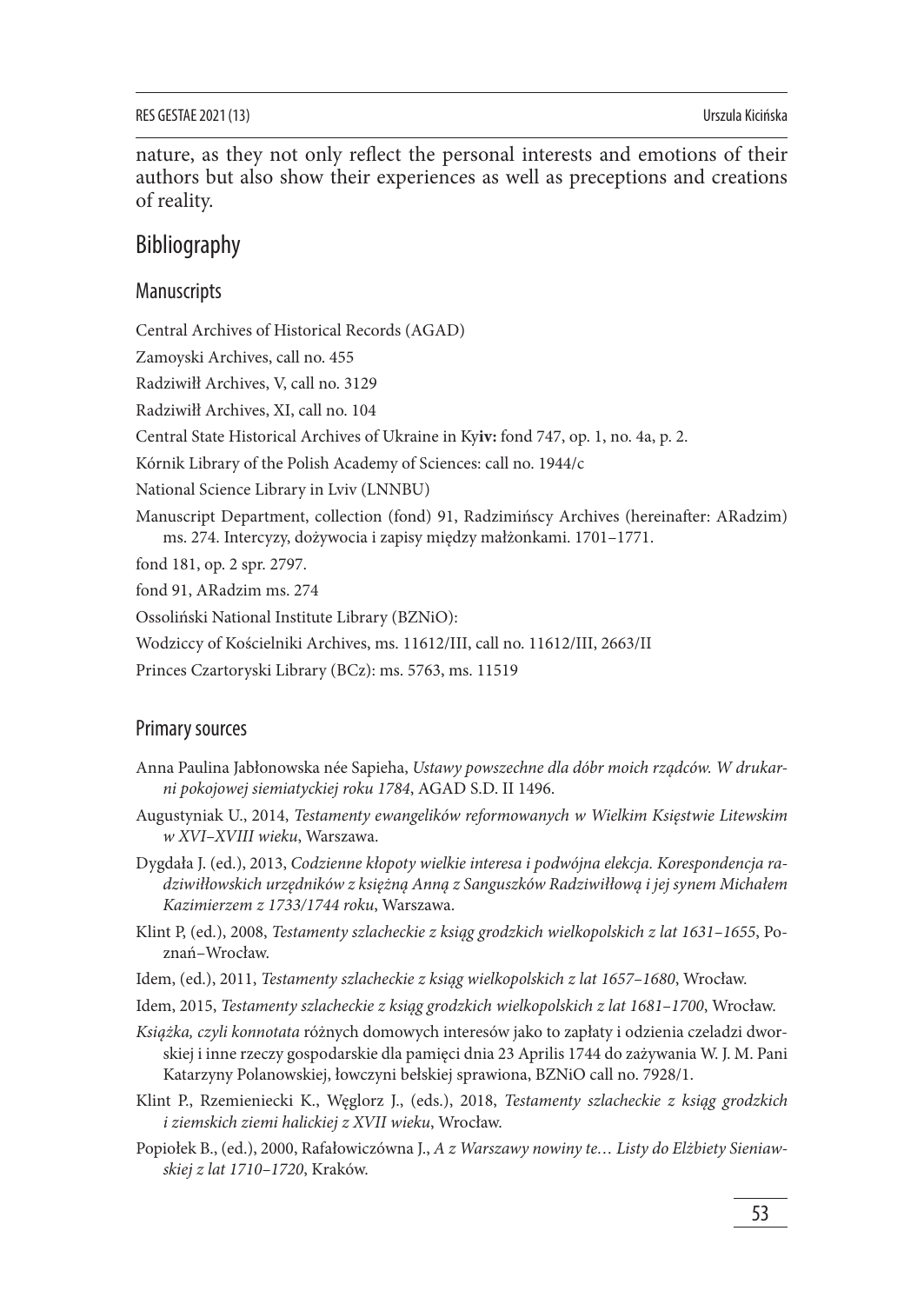### Secondary Literature

Charewiczowa Ł., 2002, *Kobieta w dawnej Polsce*, Poznań.

- Chorążyczewski W., Rosa A., 2015, *Egodokumenty egodokumentalność analiza egodokumen*talna – spuścizna egodokumentalna, [in:] Egodokumenty. Tradycje historiograficzne i perspek*tywy badawcze*, ed. W. Chorążyczewski, A. Pacevicius, S. Roszak, Toruń, p. 11–21.
- Cynarski S., Falniowska-Gradowska A., 1990, *Urzędnicy województwa krakowskiego XVI–XVIII wieku. Spisy*, Kórnik.
- Długosz J., Stasiewicz K., 1988, *Intercyza wiedeńska z 1667 roku. Nieznany fakt z biografi i Stanisława Herakliusza Lubomirskiego,* "Przegląd Humanistyczny", 32 (10), p. 159–163.
- Jakuboszczak A., 2010, *Wdowa i wdowieństwo w świetle XVIII-wiecznych tekstów religijnych*, "Nasza Przeszłość", 113, p. 245-267.
- Karkucińska W., 2000, *Anna z Sanguszków Radziwiłłowa (1676–1746). Działalność gospodarcza i mecenat*, Warszawa.
- Kicińska U., 2013, *Umowy dożywocia jako forma zabezpieczenia materialnego szlachcianki w danej Polsce*, "Krakowskie Studia Małopolskie", 18, p. 182–200.
- Eadem, 2013/4, *Rola wdowy w rodzinie i społeczeństwie staropolskim na podstawie polskich drukowanych oracji pogrzebowych XVII wieku*, "Sensus Historiae", 12, p. 135–148.
- Eadem, 2013/4, *Umowa dożywocia jako przykład regulacji majątkowej małżonków w danej Polsce*, "Rocznik Lubelskiego Towarzystwa Genealogicznego", 5, p. 266–283.
- Eadem, 2015, *Codzienne obowiązki zarządcy majątku na przykładzie korespondencji Piotra Morzyckiego do Elżbiety z Lubomirskich Sieniawskiej*, [in:] *Epistolografi a w dawnej Rzeczypospolitej, t. 6, Stulecia XVI–XIX. Nowa perspektywa historyczna i językowa*, ed. P. Borek, M. Olma, Kraków, p. 293–305.
- Eadem, 2016, *Korespondencja jako źródło do badań aktywności gospodarczej kobiet w epoce saskiej*, [in:] *Kobiece kręgi korespondencyjne w XVII–XIX wieku*, ed. B. Popiołek, U. Kicińska and A. Słaby, Warszawa–Bellerive-sur-Allier, p. 44–56.
- Eadem, 2016, *Relacje patron-sługa w świetle korespondencji ekonomicznej Elżbiety Sieniawskiej, kasztelanowej krakowskiej*, [in:] *Tożsamość kobiet w Polsce. Interpretacje, t. 1. Od czasów najdawniejszych do XIX wieku*, ed. I. Maciejowska, Olsztyn, p. 61–74.
- Eadem, 2020, *"W tym osieroconym stanie…" Pozycja wdowy w społeczeństwie szlacheckim w Rzeczypospolitej (od schyłku XVII wieku do połowy XVIII wieku)*, Kraków.
- Koczerska M., 1975, *Rodzina szlachecka w Polsce późnego średniowiecza*, Warszawa.
- Kuchta J., 2008, *Pozycja majątkowa wdów z rodów szlacheckich w XVII–XVIII wieku*, [w:] *Rodzi*na i gospodarstwo domowe na ziemiach polskich w XV–XX wieku. Struktury demograficzne, *społeczne i gospodarcze*, ed. C. Kuklo, Warszawa, p. 261–269.
- Kulesza-Woroniecka I., 2002, *Rozwody w rodzinach magnackich w Polsce XVI–XVIII wieku*, Poznań–Wrocław.
- Kulik E., 2007, *Intercyzy ślubne szlachty polskiej z XVII i XVIII wieku. Studium na wybranych przykładach*, "Genealogia. Studia i Materiały Historyczne", 19, p. 47–114.
- Lubczyński M., 2011, *Zawieranie małżeństw przez szlachtę w świetle intercyz przedślubnych oblatowanych w krakowskich księgach grodzkich w latach 1680–1730*, [in:] *Wesela, chrzciny i pogrzeby w XVI–XVIII wieku. Kultura życia i śmierci*, ed. H. Suchojad, Warszawa, p. 137–155.